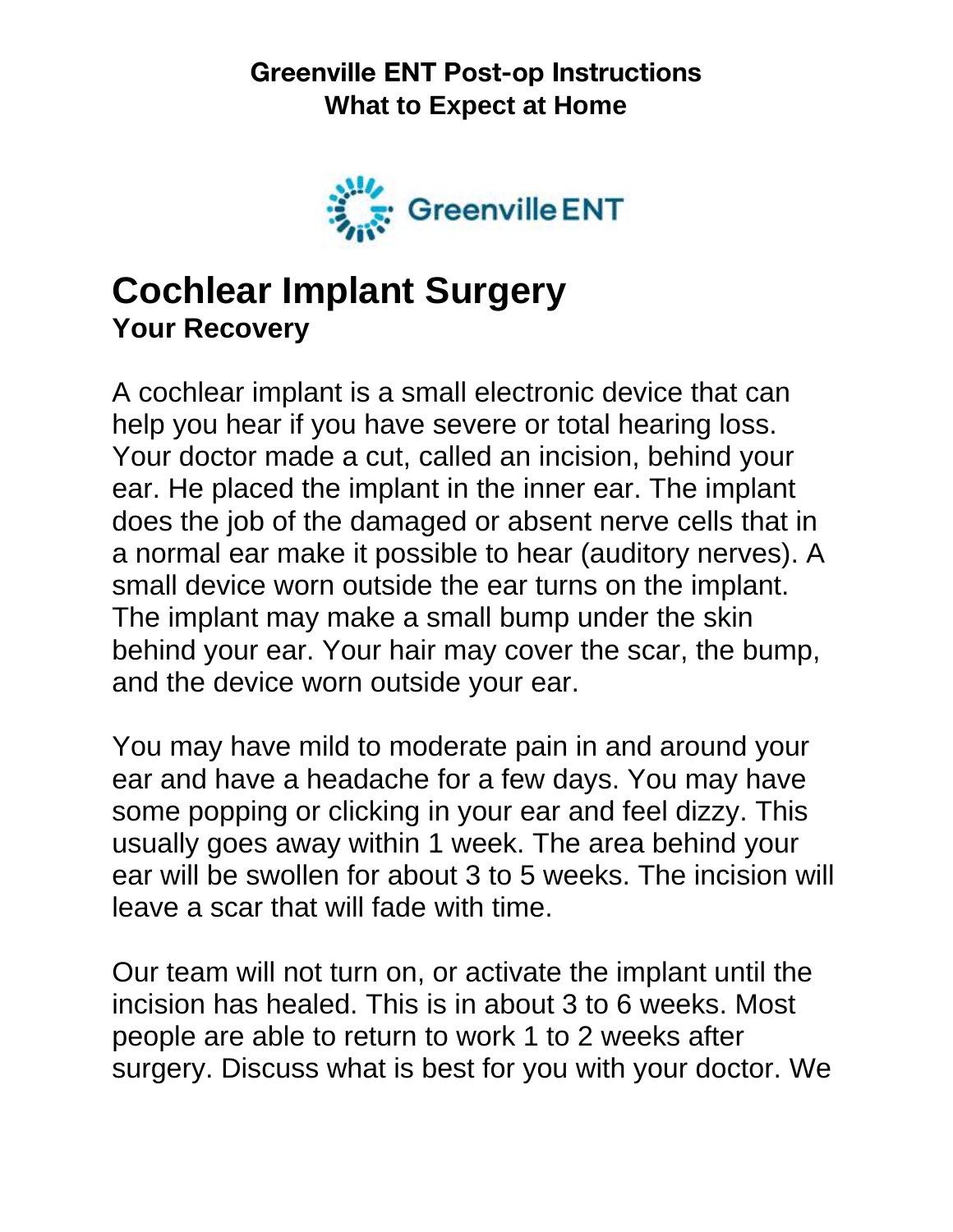recommend that you work with our speech therapists to learn how to make the most of your implant.

This care sheet gives you a general idea about how long it will take for you to recover. But each person recovers at a different pace. Follow the steps below to get better as quickly as possible.

#### **Activity**

| Avoid nose blowing for 2 weeks.                               |  |
|---------------------------------------------------------------|--|
| Avoid sneezing except with an open mouth                      |  |
| Important to protect the area of the implant. A hit in that   |  |
| area could cause the implant to move.                         |  |
| Rest when you feel tired. Getting enough sleep will help      |  |
| you recover. Sleep with your head up by using three or        |  |
| four pillows. You can also try to sleep with your head up in  |  |
| a reclining chair.                                            |  |
| Try to walk each day. Walking boosts blood flow and helps     |  |
| prevent pneumonia and constipation.                           |  |
| Avoid strenuous activities, such as bicycle riding, jogging,  |  |
| weight lifting, or aerobic exercise for about 4 to 6 weeks or |  |
| until your doctor says it is okay.                            |  |
| For 4 to 6 weeks or until your doctor says it is okay, avoid  |  |
| lifting anything that would make you strain. This may         |  |
| include a child, heavy grocery bags and milk containers, a    |  |
| heavy briefcase or backpack, cat litter or dog food bags, or  |  |
| a vacuum cleaner.                                             |  |
| You may shower and wash your hair about 1 week after          |  |
| the surgery. Keep water out of your ear by using a cotton     |  |
| ball coated with vaseline or shower cap. Do not put your      |  |
| head underwater until your doctor tells you it is okay.       |  |
| You may drive when no longer taking pain medicine, and        |  |
| no longer dizzy.                                              |  |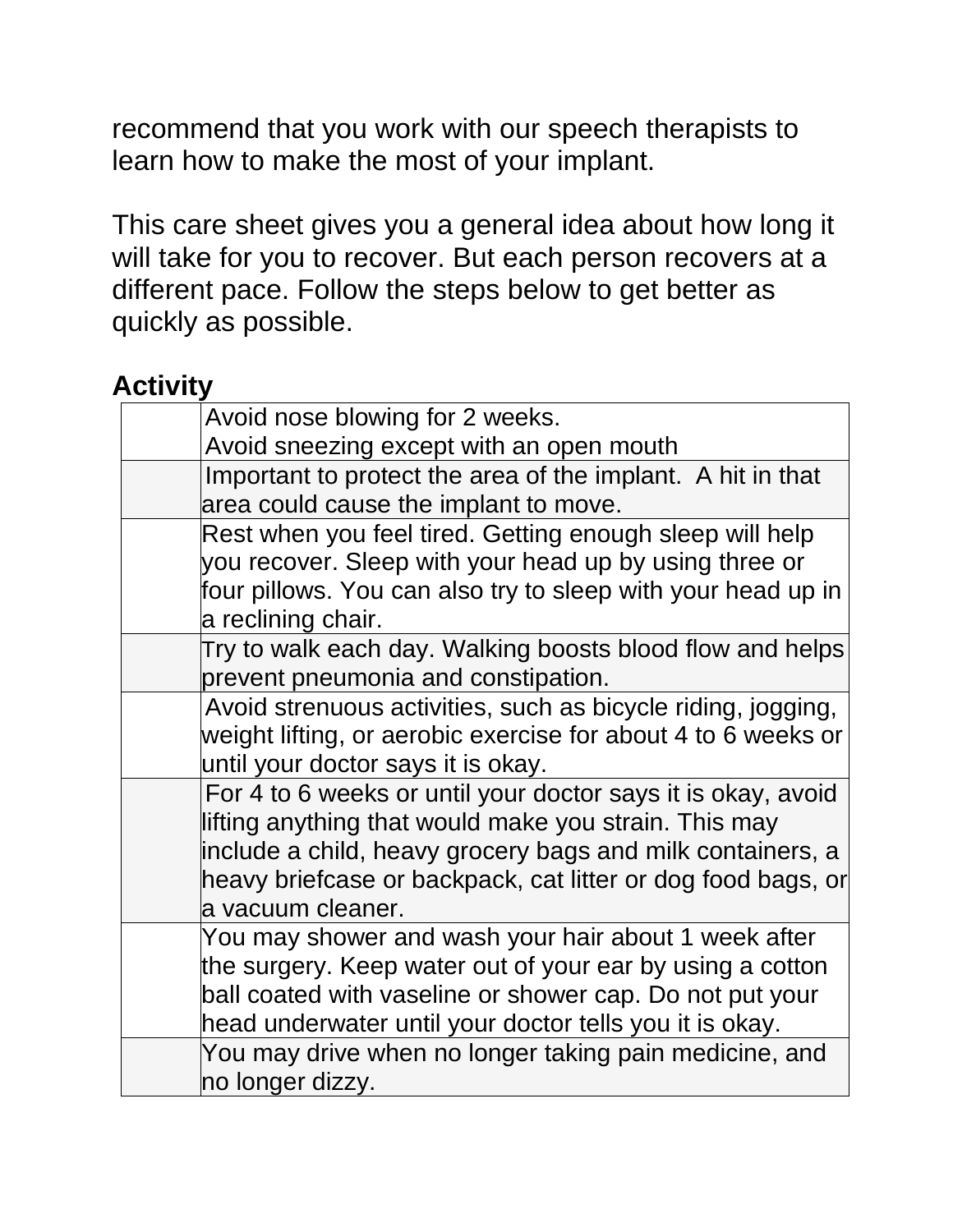Avoid sudden head movements and bending over for the first 2 to 3 days after surgery. These actions may cause dizziness.

Do not wear a bike helmet for one month.

#### **Diet**

| You can eat your normal diet. If your stomach is upset, try   |
|---------------------------------------------------------------|
| bland, low-fat foods like plain rice, broiled chicken, toast, |
| and yogurt.                                                   |

### **Medicine**

| You should be able to restart any regular medicines.           |
|----------------------------------------------------------------|
| You will have a prescription for antibiotics.                  |
| Children will typically be instructed to alternate Tylenol and |
| Motrin for pain relief.                                        |
| Adults may be prescribed a narcotic pain medicine (such        |
| as Norco).                                                     |
| If you think your pain medicine is making you sick to your     |
| stomach:                                                       |
| $\circ$ Take your medicine after meals.                        |
| $\circ$ Take your nausea medicine (such as Zofran) as          |
| prescribed for nausea or vomiting.                             |

#### **Incision care**

| Keep the head wrap bandage in place for 48 hours.            |
|--------------------------------------------------------------|
| After you remove the bandage, keep the area clean and        |
| dry.                                                         |
| No hair washing until after your first post op office visit. |

## **When should you call for help?**

**Call 911** anytime you think you may need emergency care. For example, call if: